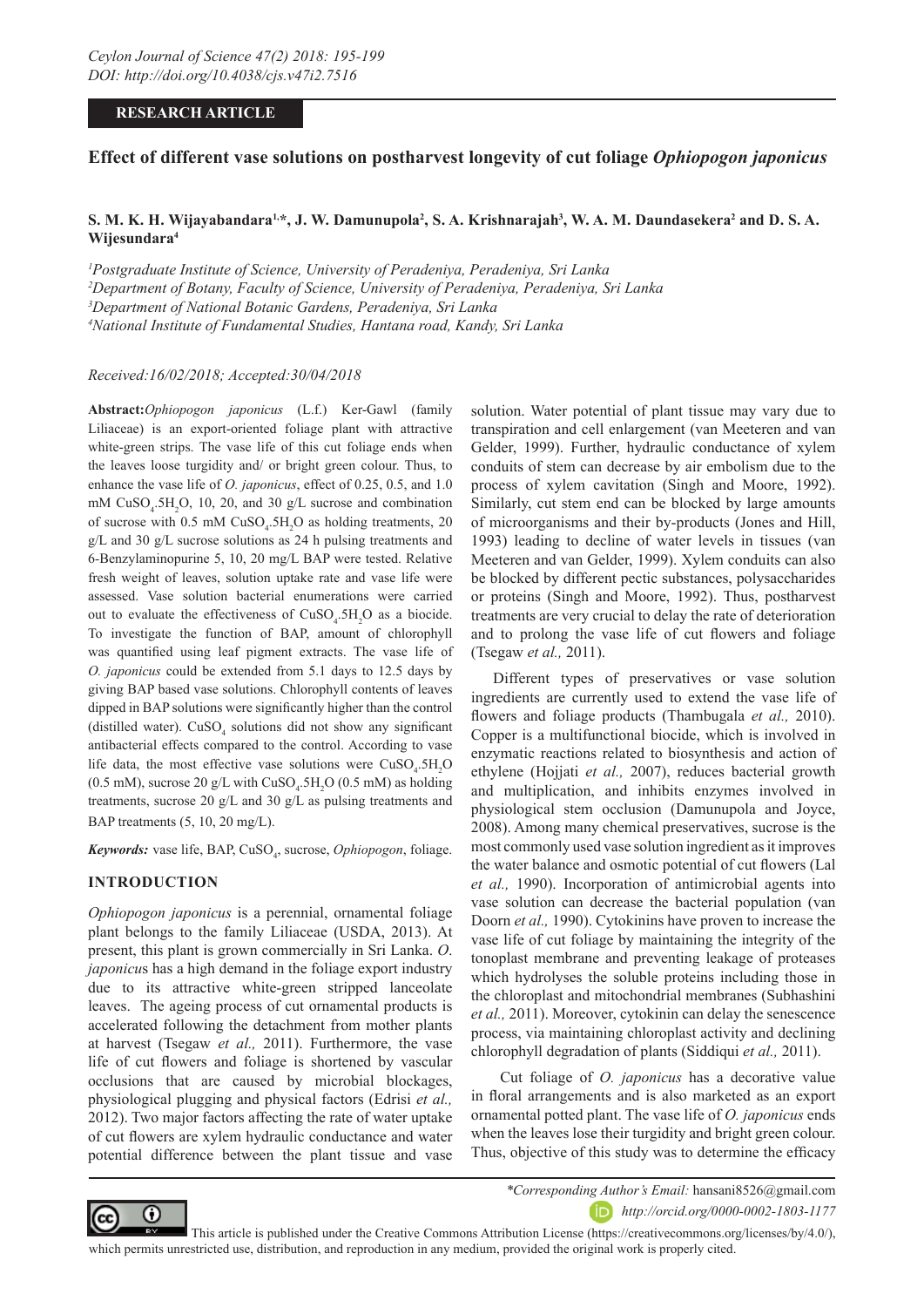of different vase solution ingredients to prolong the vase life of *O. japonicus* cut foliage.

#### **MATERIALS AND METHODS**

Healthy leaves of *O. japonicus* with same maturity level were collected from the Department of Botany, University of Peradeniya, Sri Lanka (7° 15' 47" N, 80° 36' 10" E) at 08.00 - 09.00 hours. The cut ends were immediately immersed in distilled water (DW) and kept under shade. After transporting to the laboratory, leaves were recut under DW using a disinfected sharp secateurs. Different concentrations of treatment solutions were prepared and filled into autoclaved 2.5 cm diameter boiling tubes and sealed with parafilms (Penchiney, Chicago). Individual leaves of 40 cm long were dipped in 50 mL of vase solutions (treatments) separately. Further, the initial fresh weight of cut leaves and initial weight of vase solutions were measured using an electronic balance (OHAUS, USA). The measurements were taken daily, until 80% of the leaves reached the end of their vase life. Experiments on vase life evaluation were conducted in an airconditioned laboratory under relative humidity of 80  $\pm$ 2 % and room temperature of  $26 \pm 2$  °C with 12 h light on-off cycles using fluorescent lamps (light intensity of 15 μmol m-2 s-1). All four experiments were arranged in a Completely Randomized Design (CRD) with 08 replicates per treatment. In Experiment 1, different concentrations  $(0.25, 0.5 \text{ and } 1.0 \text{ mM})$  of  $CuSO_4.5H_2O$  (Essex, England) solutions were used as the vase solution treatments. Miles and Misra (1938) method was used for the enumeration of microorganism in vase solutions. In Experiment 2, different concentrations (10, 20 and 30  $g/L$ ) of sucrose solutions were used as the treatments alone (dissolved in a liter of DW) and in combination with  $CuSO<sub>4</sub>$ .5H<sub>2</sub>O (one) liter of 0.5 mM solution), (sucrose + best concentration of the biocide treatment) separately. In Experiment 3, leaves

were subjected to 24 hours pulsing treatments of two different concentrations of sucrose solutions (20 g/L and 30 g/L) before transferring to  $0.5$  mM  $CuSO<sub>4</sub>$ .5H<sub>2</sub>O. In Experiment 4, different concentrations (5, 10, 20 mg/L) of 6-*Benzylaminopurine* (PARK, UK) solutions were used as vase solutions.

Chlorophyll extraction of leaves, dipped in DW and BAP (5, 10, 20 mg/L) treatments were carried out according to the method described by Yang *et al.* (1998). Relative fresh weight and solution uptake rate were calculated as described by He *et al. (*2006) and Jiping *et al.* (2012) where "end of vase life" was assessed using a self-prepared index, based on leaf bending percentages. According to the index where,  $0\%$  = straight leaves (without rolled tip or leaf),  $5\%$  = slightly rolled tip,  $20\%$  = slightly rolled leaf,  $50\%$  = moderately rolled leaf and 90% = severely rolled leaf.

The vase life was considered to be terminated when leaf rolled (20%) and or phytotoxic effects such as yellowbrown spots on leaf blade were visible. Data were analyzed using nested ANOVA procedure in Statistical Analysis Software version 9.13 (SAS Institute Inc., Cary, NC, USA) and the number of bacterial colony forming units were analyzed using Kruskal Wallis rank sum test, using Minitab (Release 16) software.

#### **RESULTS AND DISCUSSION**

Relative fresh weight and vase life of leaves dipped in all vase solutions were significantly ( $p < 0.05$ ) different from the control (DW). However, there was no significant difference in solution uptake rate in all treatments except sucrose pulsing treatments (Table 1). In the Experiment 1, there was a significant ( $p < 0.05$ ) difference between the DW and  $0.5$  mM  $CuSO<sub>4</sub>$  0.5 mM solution on vase life of *O. japonicus* cut foliage. The longest vase life (~7 days) was obtained in  $0.5$  mM  $CuSO<sub>4</sub>$  whereas the shortest



Figure 1: Log bacterial count with different CuSO<sub>4</sub> treatments during the vase period.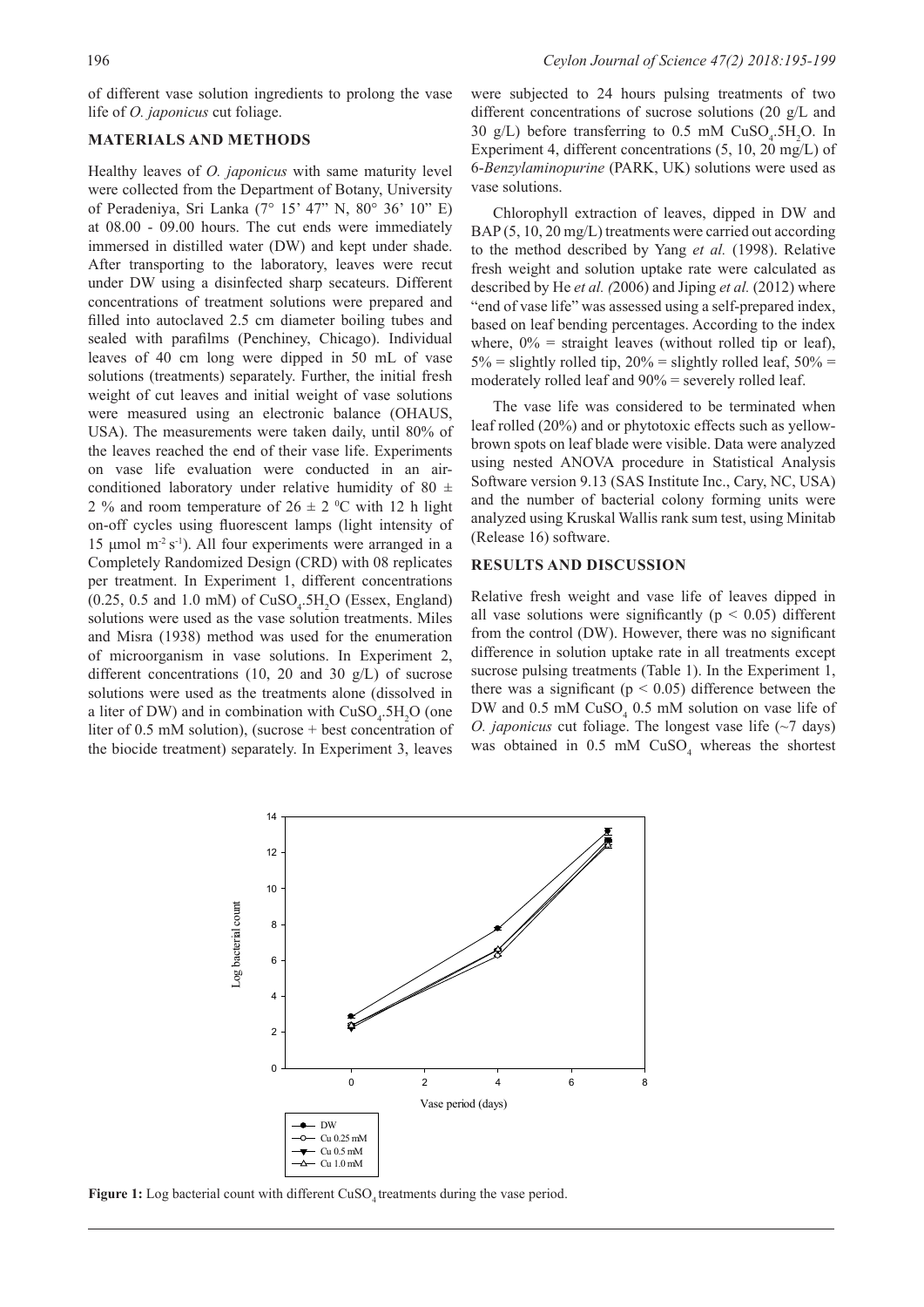**Table 1:** Relative fresh weight, vase solution uptake rate and vase life of cut foliage of *O. japonicus* leaves subjected to different treatments.

| <b>Experiment and</b><br>main factors            | weight                                 | Relative fresh Vase Solution uptake rate (g g <sup>-1</sup><br>of initial fresh weight) | Vase life/days                         |  |
|--------------------------------------------------|----------------------------------------|-----------------------------------------------------------------------------------------|----------------------------------------|--|
| <b>Experiment 1</b>                              |                                        |                                                                                         |                                        |  |
| Distilled water                                  | 105.34c                                | 0.43                                                                                    | $3.75^{bc}$                            |  |
| Deionized water                                  | 106.99bc                               | 0.49                                                                                    | $4.75$ <sup>abc</sup>                  |  |
| Tap water                                        | $106.37^{bc}$                          | 0.48                                                                                    | 2.88c                                  |  |
| CuSO <sub>4</sub> (0.25 mM)                      | 108.39ab                               | 0.38                                                                                    | 4.50 <sup>abc</sup>                    |  |
| CuSO <sub>4</sub> (0.5 mM)                       | $108.67^{ab}$                          | 0.38                                                                                    | 6.75a                                  |  |
| CuSO <sub>4</sub> (1.0 mM)                       | 109.99 <sup>a</sup>                    | 0.36                                                                                    | $5.88^{ab}$                            |  |
| $LSD0.05$ (n=8)                                  | 2.871                                  | ns                                                                                      | 2.26                                   |  |
| <b>Experiment 2</b>                              |                                        |                                                                                         |                                        |  |
| Distilled water                                  | 103.29dc                               | 0.21                                                                                    | 4.73 <sup>b</sup>                      |  |
| Sucrose $(10 \text{ g/L})$                       | 102.24 <sup>d</sup>                    | 0.24                                                                                    | 4.14 <sup>b</sup>                      |  |
| Sucrose $(20 \text{ g/L})$                       | $102.73$ <sup>d</sup>                  | 0.18                                                                                    | 3.99 <sup>b</sup>                      |  |
| Sucrose $(30 g/L)$<br>Sucrose $(10 g/L) + CuSO4$ | $102.27$ <sup>d</sup><br>$104.67^{ab}$ | 0.22<br>0.28                                                                            | 3.69 <sup>b</sup><br>6.35 <sup>b</sup> |  |
| Sucrose $(20 g/L) + CuSO4$                       | $104.00^{bc}$                          | 0.21                                                                                    | $10.05^a$                              |  |
| Sucrose $(30 g/L) + CuSO4$                       | 105.34 <sup>a</sup>                    | 0.19                                                                                    | 6.80 <sup>b</sup>                      |  |
| $LSD0.05$ (n=8)                                  | 1.20                                   | ns                                                                                      | 3.16                                   |  |
| <b>Experiment 3</b>                              |                                        |                                                                                         |                                        |  |
| Distilled water                                  | 96.78 <sup>b</sup>                     | $0.48^{a}$                                                                              | 4.47 <sup>b</sup>                      |  |
| Sucrose $20 \text{ g/L}$ (pulsing)               | 93.99b                                 | $0.32$ <sup>ab</sup>                                                                    | 9.60a                                  |  |
| Sucrose 30 g/L (pulsing)                         | $101.26^a$                             | 0.28 <sup>b</sup>                                                                       | 10.39a                                 |  |
| $LSD_{0.05}$ (n=8)                               | 3.58                                   | 0.10                                                                                    | 4.03                                   |  |
| <b>Experiment 4</b>                              |                                        |                                                                                         |                                        |  |
| Distilled water                                  | 100.60 <sup>b</sup>                    | 0.28                                                                                    | $5.13^{b}$                             |  |
| BAP(5 mg/L)<br>BAP(10 mg/L)                      | $102.87$ <sup>a</sup><br>$103.63^a$    | 0.24<br>0.25                                                                            | $9.88^{a}$<br>$12.50^{\circ}$          |  |
| BAP(20 mg/L)                                     | 102.78 <sup>a</sup>                    | 0.26                                                                                    | $12.25^a$                              |  |
| $LSD0.05$ (n=8)                                  | 1.46                                   | ns                                                                                      | 4.35                                   |  |

Each data point represents the mean of 08 replicates. Means in each column followed by the same letter are not significantly different.

vase life (~3 days) was recorded in tap water (Table 1). Most ions at high concentrations reduce water uptake rate due to its toxic effects (van Meeteren *et al*., 1999). In agreement, in the present study too the leaves dipped in a higher concentrations of  $CuSO<sub>4</sub>(1.0 \text{ mM})$  solution showed various toxic symptoms such as yellow-brown colour patches on the leaf lamina and tip burning symptoms at five days of vase life. There was no significant difference  $(p = 0.6803)$  between the bacterial growth in DW and the CuSO, treatments. However, the bacterial population in the vase solutions increased along with the vase life period of *O. japonicus*, irrespective of the treatment (Figure 1). When considering the vase life data, there was no significant difference between DW and  $CuSO_4(0.25 \text{ mM})$ ,  $CuSO_4(1.0 \text{ m})$ mM) treatments. However,  $CuSO<sub>4</sub>$  (0.5 mM) and DW had a significant difference on vase life and this may be due

to the action of copper involved in enzymatic reactions related to biosynthesis and action of ethylene (Hojjati *et al.,* 2007) and/or its involvement in stem end wound reaction inhibition. Furthermore, as a multifunctional biocide, copper may inhibits the enzymes involved in physiological stem occlusion (Damunupola and Joyce, 2008), thus enhancing the vase life of *O. japonicus* cut foliage.

According to the Experiment 2, the longest vase life  $(\sim] 10 \text{ days})$  was recorded in sucrose  $(20 \text{ g/L}) + \text{CuSO}_4 (0.5 \text{ g/m})$ mM) solution while the shortest vase life ( $\sim$ 4 days) in 30 g/L sucrose treatments (Table 1). Further, there was a significant  $(p<0.05)$  positive effect on solution uptake rate with sucrose pulsing treatments. There was no significant difference between DW and 20 g/L sucrose treatment although there was a difference with 30 g/L sucrose treatment. No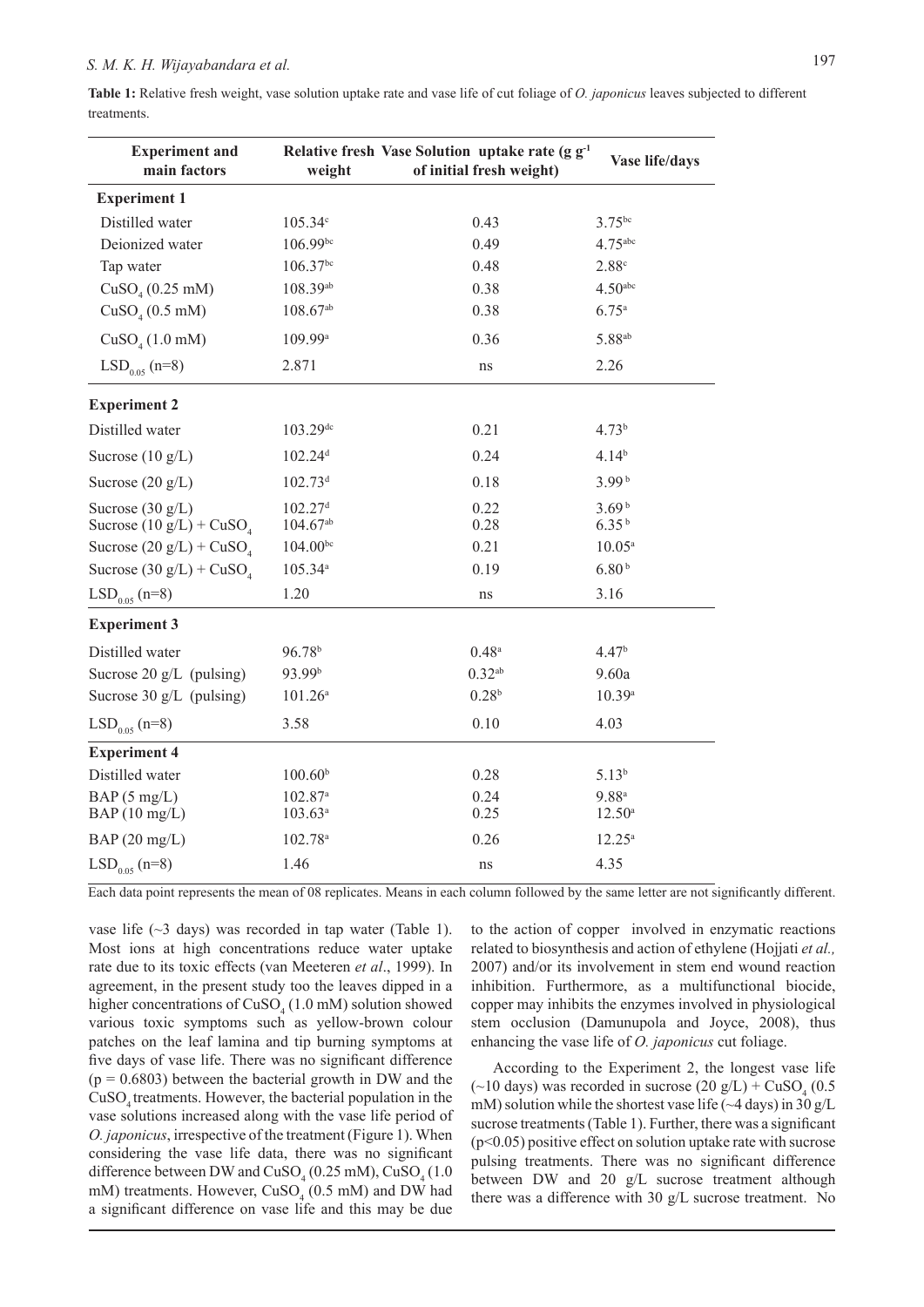significant difference was observed between two different concentrations of sucrose. However, the longest vase life (~10 days) was recorded in sucrose (30 g/L) pulsing treatment while shortest vase life (~4 days) was recorded in DW treatment (Table 1). The results indicated that sucrose as a vase solution enhances the osmotic balance of cell and maintains turgidity. Further, sucrose also contributes to cell metabolism and supplies energy. However, sucrose has a positive influence on the microbial population (Put and Klop, 1990). Microorganisms and their byproducts such as toxins, extra polysaccharides and enzymes can create microbial plugging in xylem vessels. Ultimately, longevity of cut flowers is reduced.

This constraint can be overcome by adding a biocide to the vase solution that contains sucrose (Jones and Hill, 1993).  $Cu^{2+}$  as a biocide may suppress bacterial growth (van Meeteren *et al.,* 1999). The results of the Experiment 2 agreed with van Meeteren *et al.* (1999) that the sucrose alone treatments showed the shortest vase life compared to sucrose with CuSO<sub>4</sub> treatments. Results were in agreement with Wirthensohn *et al*. (1996) who reported that 10 g/L or 20  $g/L$  sucrose with 8-HOC (200 mg/L) which acts as a biocide significantly enhance the vase life of *Eucalyptus*  sp. foliage that is used as a filler in floral arrangements. Pulsing treatment with high sugar concentration 200 g/L for 20 hours at 20 °C has also been effective in opening of florets per spike in cut flower *Gladiolus* cv. "American Beauty" against the control (0 g sugar) treatment (Babaji *et al.*, 2014).

When considering the vase life of *O. japonicus* treated with BAP (Experiment 4), the longest vase life  $(\sim 12 \text{days})$ was recorded in 10 mg/L BAP treatment while the shortest (~5 days) was recorded in DW. One of the major constraints of cut foliage of many tropical plant species is leaf yellowing leading to leaf senescence (Subhashini *et al.,* 2011). The exogenous application of cytokinin, have an impact on the reduction of the production of ethylene and delay leaf senescence (Setyadjit *et al.,* 2004). Based on our results and former reported literature, application of BAP can be recommended to increase the postharvest longevity of cut foliage of *O. japonicus*. Moreover, results obtained from this study were in agreement with Subhashini *et al.* (2011) who reported that 5 mg/L BAP as a pulse treatment for 24 h was the most effective treatment to enhance the marketability of cut leaves of *Dracaena marginata* 'Bi colour', *D. sanderiana* 'White' and *D. deremensis.* According to Janowska *et al*. (2013) different concentrations (25, 50 and 75 mg/L) of benzyladenine significantly increased the vase life of *Limonium latifolium.* 

During leaf senescence process, chlorophyll breakdown is initiated with the removal of the phytol tail. This reaction is catalyzed by the chlorophyllase enzyme (Gupta *et al*., 2011). There was a significant difference  $(p<0.05)$  between the DW and three BAP treatments on chlorophyll *a+b* contents of cut foliage of *O. japonicus,* as found in Expt. 4*.* The highest total chlorophyll contents (chlorophyll  $a+b$ ) 61.41 $\mu$ g/mL was recorded in BAP 20 mg/L while the lowest (35.32 µg/mL) was recorded in DW at the end of vase life of cut leaves, which indicated a 1.7 fold increment of chlorophyll content. However, there was no significant difference of total chlorophyll contents, among all BAP treatments (Table 2).

Results of the BAP treatments agreed with the findings of Janowska *et al*. (2013) in that the application of benzyladenine enhanced the leaf greenness and its quality. Furthermore, vase life of *O. japonicus* treated with BAP was significantly higher than DW (Table 1) and it is in agreement with the ability of enhancement of chlorophyll content by BAP treatments. According to Gupta *et al.* (2011) during the period of senescence, chlorophyll *b* is converted to chlorophyll *a*.

## **CONCLUSION**

Among the tested vase solutions, the most effective vase solutions for *O. japonicus* were  $0.5$  mM  $CuSO<sub>4</sub>$ , sucrose 20 g/L with 0.5 mM  $CuSO_4$ , sucrose 20 or 30 g/L pulsing treatments for 24 h and BAP (5 - 20 mg/L) solutions. The vase life of *O. japonicus* could be extended from ~5 days to ~12days by giving BAP based vase solutions. However, in the present study, no significant antibacterial effects among the CuSO<sub>4</sub> solutions were discerned. Thus, enhancement of vase life may be due to the action of copper involved in enzymatic reactions related to biosynthesis and action of ethylene. BAP treatments increased the total chlorophyll content of *O. japonicus* leaves thus enhancing the vase life. Further research is needed to examine the possibility of combining sucrose pulsing followed by combined copper salt and BAP treatments for further extensions in vase life.

#### **ACKNOWLEDGEMENT**

The financial assistance provided by the National Science Foundation of Sri Lanka (NSF Grant No. RG/2012/AG/03) is gratefully acknowledged.

| Table 2: Average chlorophyll a+b contents with different BAP treatments during the vase period. |  |
|-------------------------------------------------------------------------------------------------|--|
|-------------------------------------------------------------------------------------------------|--|

| Days             |                  |                  |                  |                  |                  |  |  |  |  |
|------------------|------------------|------------------|------------------|------------------|------------------|--|--|--|--|
| <b>Treatment</b> | $\mathbf{0}$     | 3                | 6                | 9                | 12               |  |  |  |  |
| DW               | $48.98\pm3.55$   | $53.52 \pm 3.05$ | $50.76 \pm 8.64$ | $45.91 \pm 0.74$ | $35.32 \pm 2.52$ |  |  |  |  |
| BAP <sub>5</sub> | $47.89 \pm 2.81$ | $61.25 \pm 3.95$ | $46.18\pm3.83$   | 58.11 $\pm$ 5.64 | $59.78 \pm 2.27$ |  |  |  |  |
| <b>BAP 10</b>    | $47.48\pm4.70$   | $72.51 \pm 0.32$ | $56.27\pm4.18$   | $62.29\pm4.80$   | $50.38\pm3.56$   |  |  |  |  |
| <b>BAP 20</b>    | $50.35 \pm 5.59$ | $71.77\pm0.31$   | $53.04\pm1.57$   | $52.58 \pm 7.99$ | $61.41 \pm 2.15$ |  |  |  |  |